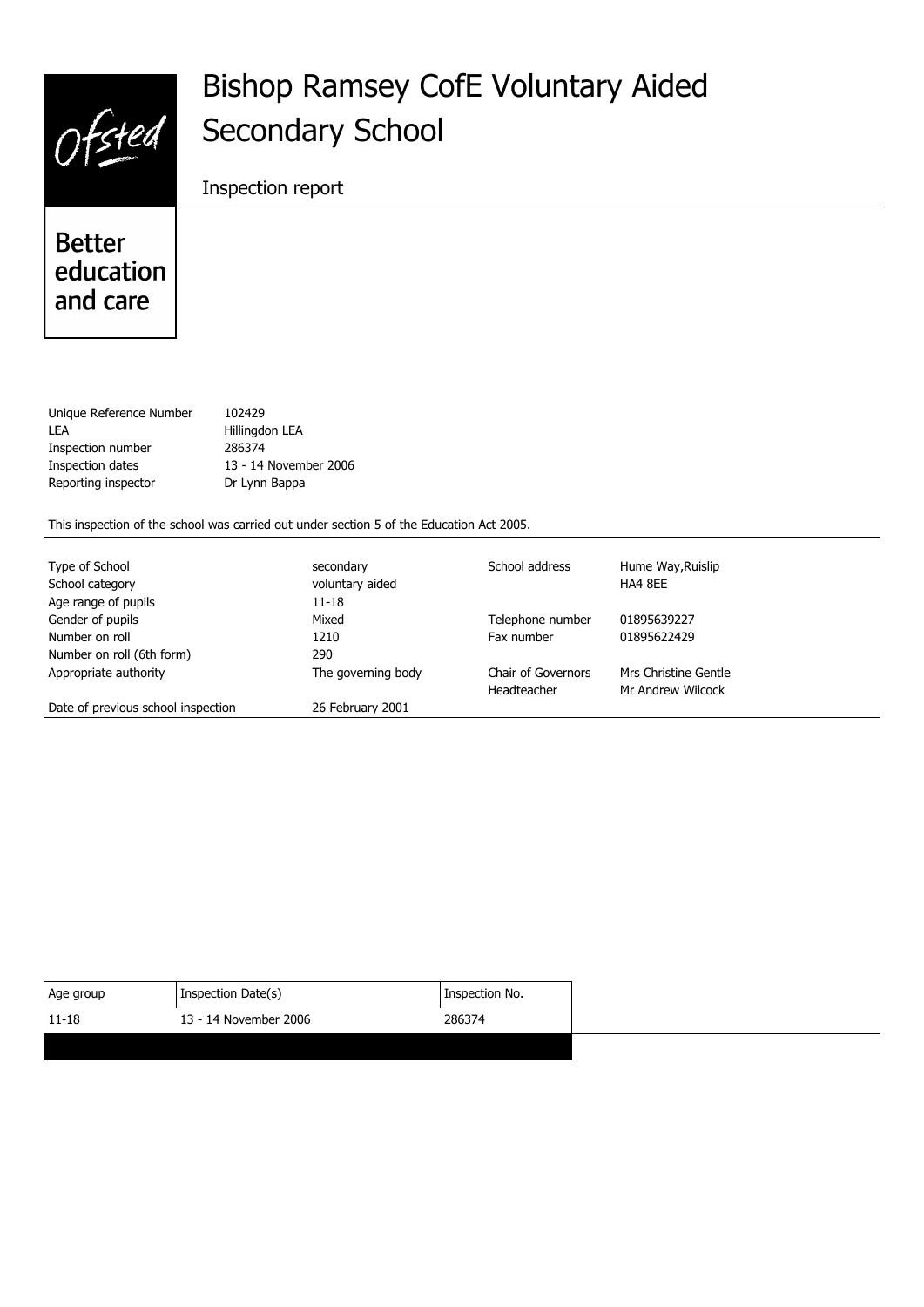#### (c) Crown copyright 2006

#### Website: www.ofsted.gov.uk

This document may be reproduced in whole or in part for non commercial educational purposes, provided that the information quoted is reproduced without adaptation and the source and date of publication are stated.

Further copies of this report are obtainable from the school. Under the Education Act 2005, the school must provide a copy of this report free of charge or in prescribed cases on payment of such fee as they think fit ( not exceeding the cost of supply ), to any person who asks for one.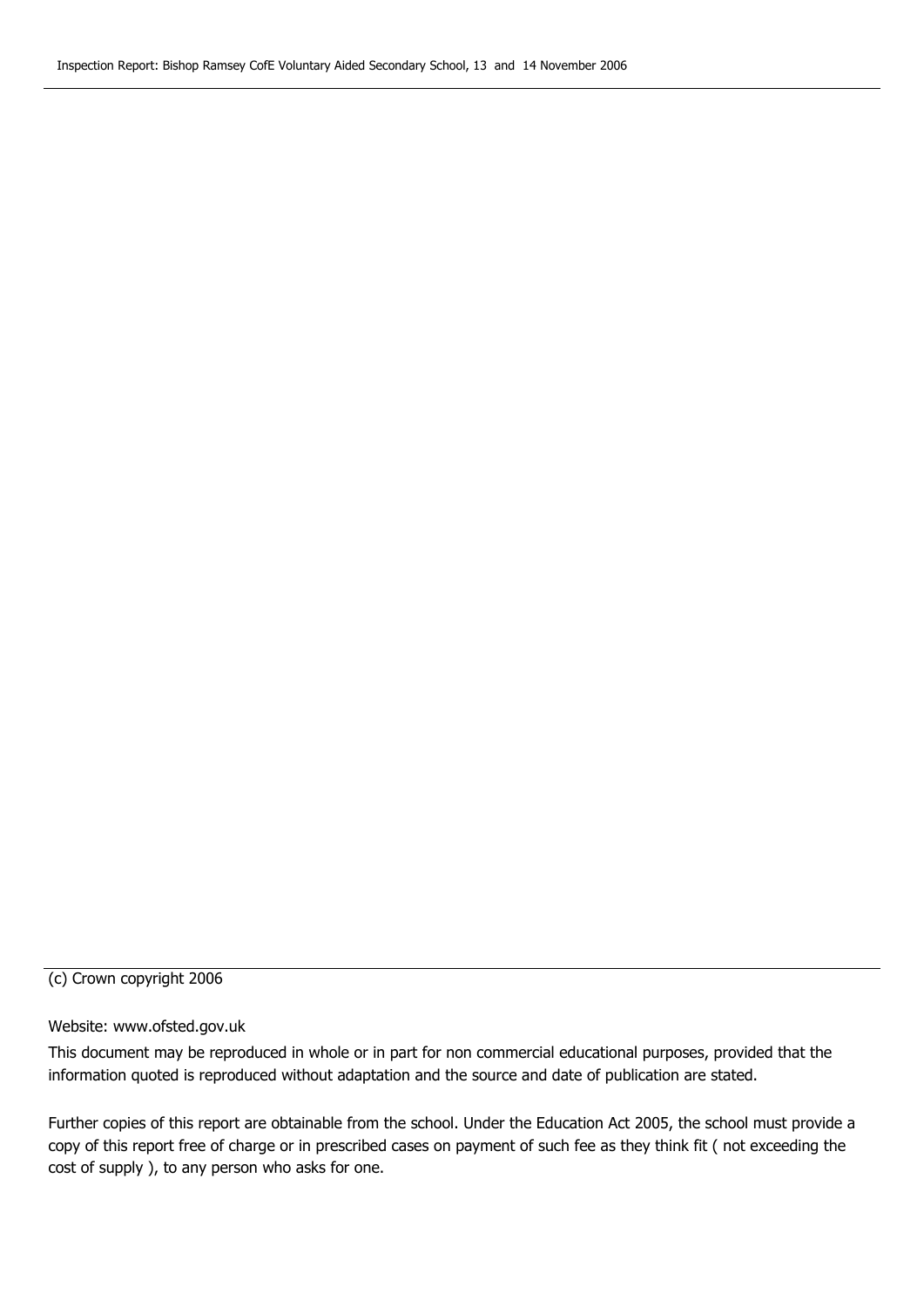## **Introduction**

The inspection was carried out by five Additional Inspectors.

## **Description of the school**

Bishop Ramsey is a larger than average Church of England secondary school with a big sixth form. Most students come from socially advantaged backgrounds. Few of them are entitled to free school meals. The percentages of students from minority ethnic backgrounds or with English as an additional language are lower than found in most schools. The school has an Artsmark award and is a specialist science college. It is currently situated on a split site, nearly a mile apart, although proposals to move to a single site are at an advanced stage.

### **Key for inspection grades**

| Grade 1 | Outstanding  |
|---------|--------------|
| Grade 2 | Good         |
| Grade 3 | Satisfactory |
| Grade 4 | Inadequate   |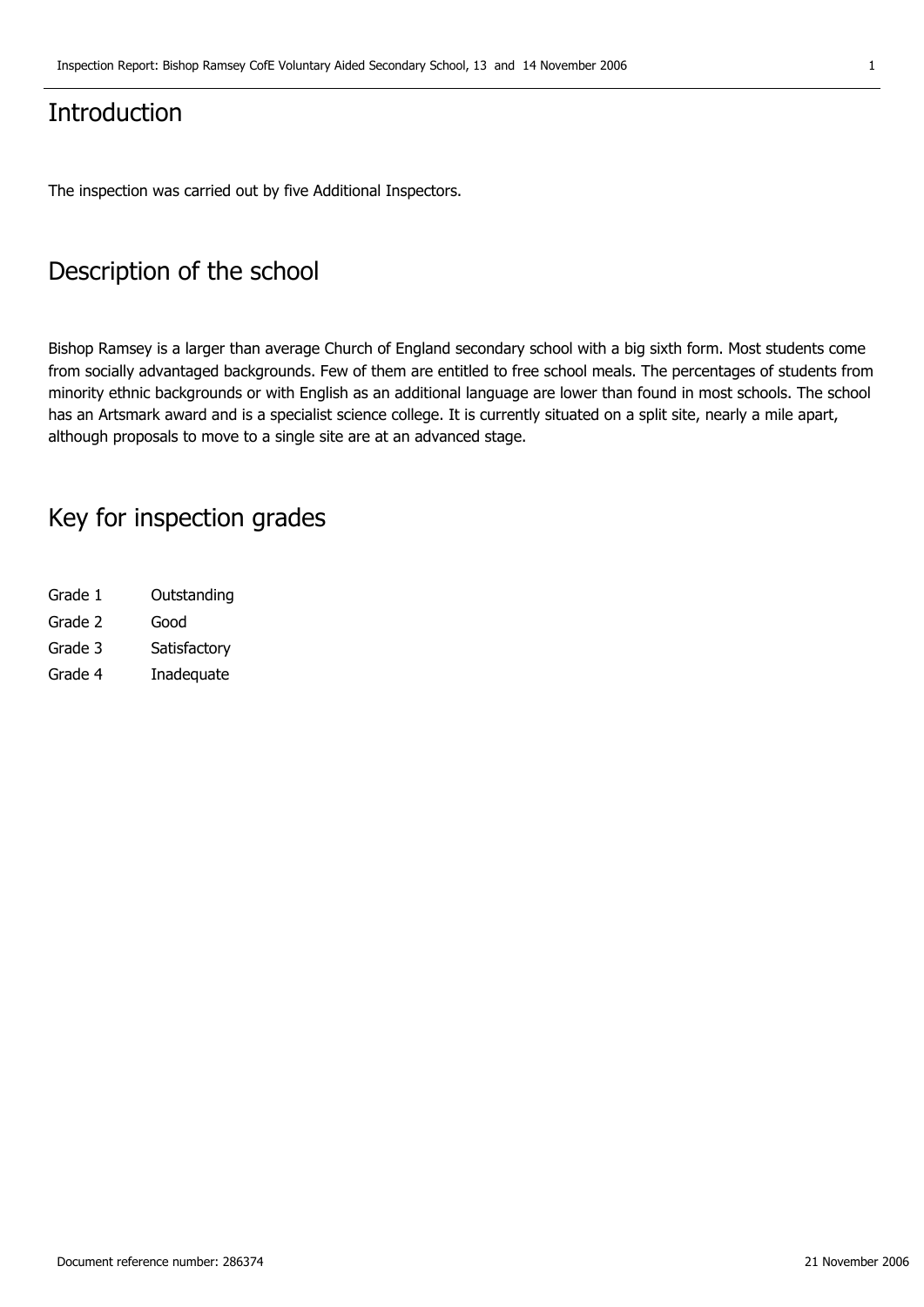## **Overall effectiveness of the school**

#### **Grade: 1**

'The school is excellent and I am so grateful to God that my children got places here. The Christian ethos is strongly felt in all they do.' This comment, from a parent, very much sums up the view that inspectors have of this outstanding school. A key factor in the school's success is the promotion of equality and the concern for the individual which are outstanding features of the education provided. This is a school where every child really does matter. The headteacher has very high expectations of what should be achieved and very good systems are in place for ensuring that these expectations are realised. As a result, students' achievements are outstanding and they reach high standards in tests and examinations at the end of Years 9 and 11. Students' personal development and well-being are outstanding. They show greater than average confidence and maturity. The outstanding care students receive, as well as the excellent teaching and curriculum play a key role in students' personal achievements.

Bishop Ramsey has excellent leadership at all levels. The senior staff understand the school's strengths and weaknesses well and know where to focus attention for future development. The school has a strong culture of self-evaluation. Team work is a strong feature of the school and everyone plays a part in moving it forward. Parents are very pleased with the school and all that it offers. The school provides outstanding value for money and has excellent capacity to improve on its already high standards.

Parents are very supportive of the school, although a small but significant minority have expressed concerns about the impact of the proposed single site on the school's work.

A further comment from a parent encapsulates the work of the school. 'We are delighted with the supportive and stimulating environment afforded to our daughter. Activities are interesting, books are regularly marked and achievements are rewarded'.

## **Effectiveness and efficiency of the sixth form**

#### **Grade: 1**

The school judges the sixth form to be outstanding; inspection evidence fully supports this view. As one student commented, 'I have been to many schools - this is easily the best one'. It offers a rich and varied curriculum. An excellent choice of post-16 courses, both academic and vocational, is available to sixth formers. The school takes great care to ensure that students choose appropriate options and are well supported both personally and academically. Standards are high and achievement is outstanding. All students gained a grade A-E pass in 2006 and a significantly higher proportion than found nationally achieved the highest grades of A and B. Sixth form students of all abilities, including those with learning difficulties and disabilities, make excellent progress during their time in school. Those who join Bishop Ramsey from other schools settle quickly and achieve as well as their classmates. A high percentage of students leave the sixth form to study in further and higher education. Teaching is excellent and students have very positive attitudes to learning. Teachers act as very good role models. They have excellent subject knowledge and plan lessons that challenge and inspire. Students play a very active part in the life of the school and the local community. All sixth form students wore pink in a recent breast cancer awareness day, for example, and they raised a considerable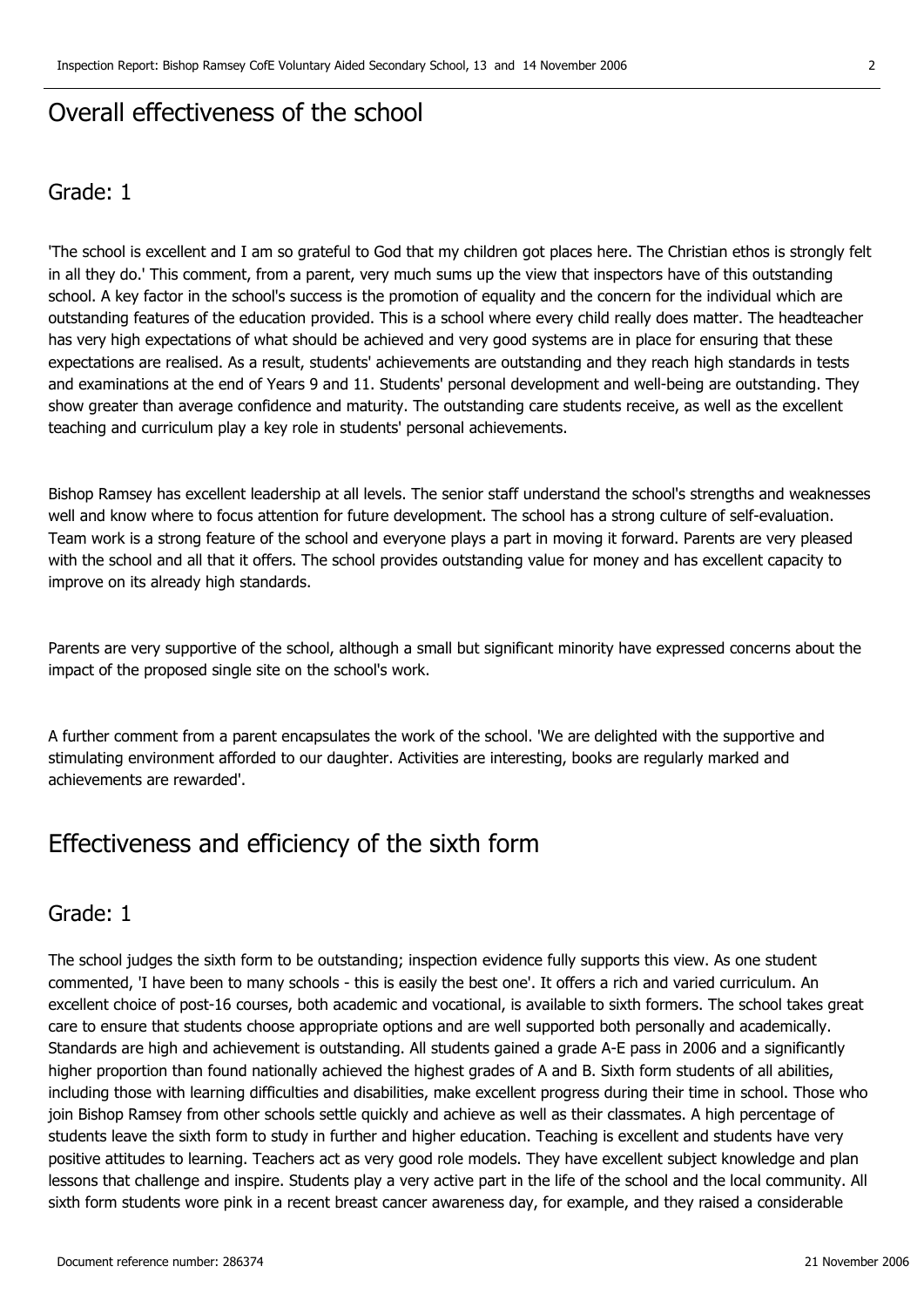sum of money. They provide excellent role models for younger students. Students feel valued and know that their opinions are taken seriously. Leadership and management of the sixth form are excellent, ensuring that resources are used very well to meet learners' needs. The sixth form provides excellent value for money and offers its students a first-class standard of education.

## **What the school should do to improve further**

● Focus on ensuring that the high standards attained across the school are maintained during the imminent major building programme.

## **Achievement and standards**

#### **Grade: 1**

Students reach high standards and make exceptional progress because the school constantly seeks to help them do as well as they can. As one parent commented, 'The school encourages and motivates the students to do their best, our son is a good example of this'. Performance in the national tests for 14 year olds is exceptionally high. In 2005, the proportion of students who gained at least five grade A\*-C GCSE passes was significantly above average. GCSE results rose in 2006. The proportion of students gaining at least five  $A^*$ -G grades is exceptionally high and no students leave the school without any qualification. The school regularly exceeds its own challenging targets.

Students make exceptional academic progress in Years 7 to 9 and then strongly consolidate this in Years 10 and 11, so that high standards are maintained. Students of all ethnic groups and social backgrounds, as well as those with learning difficulties and disabilities, make excellent progress.

## **Personal development and well-being**

#### **Grade: 1**

Students thoroughly enjoy school, grow in confidence and develop positive attitudes. Their attendance is well above average and punctuality is good, despite the constraints caused by the split site. By the time they leave the school, they have high self-esteem and strong academic and personal skills. This is a caring school where students feel secure, knowing that any concerns will be dealt with. They are developing healthy lifestyles. They express their feelings well and have a clear understanding about how to be safe in school and the community. Relationships are positive and they report that there is little if any bullying. Where it occurs, it is sorted out quickly. Although a few parents expressed concerns about behaviour, the vast majority of students behave very well. On the few occasions when immature behaviour occurs, teachers deal with it effectively.

Students take their responsibilities seriously, as is evident in their charitable fundraising work and contributions to the community. Support for a school in Malawi, for example, helps their understanding of the world community. Spiritual,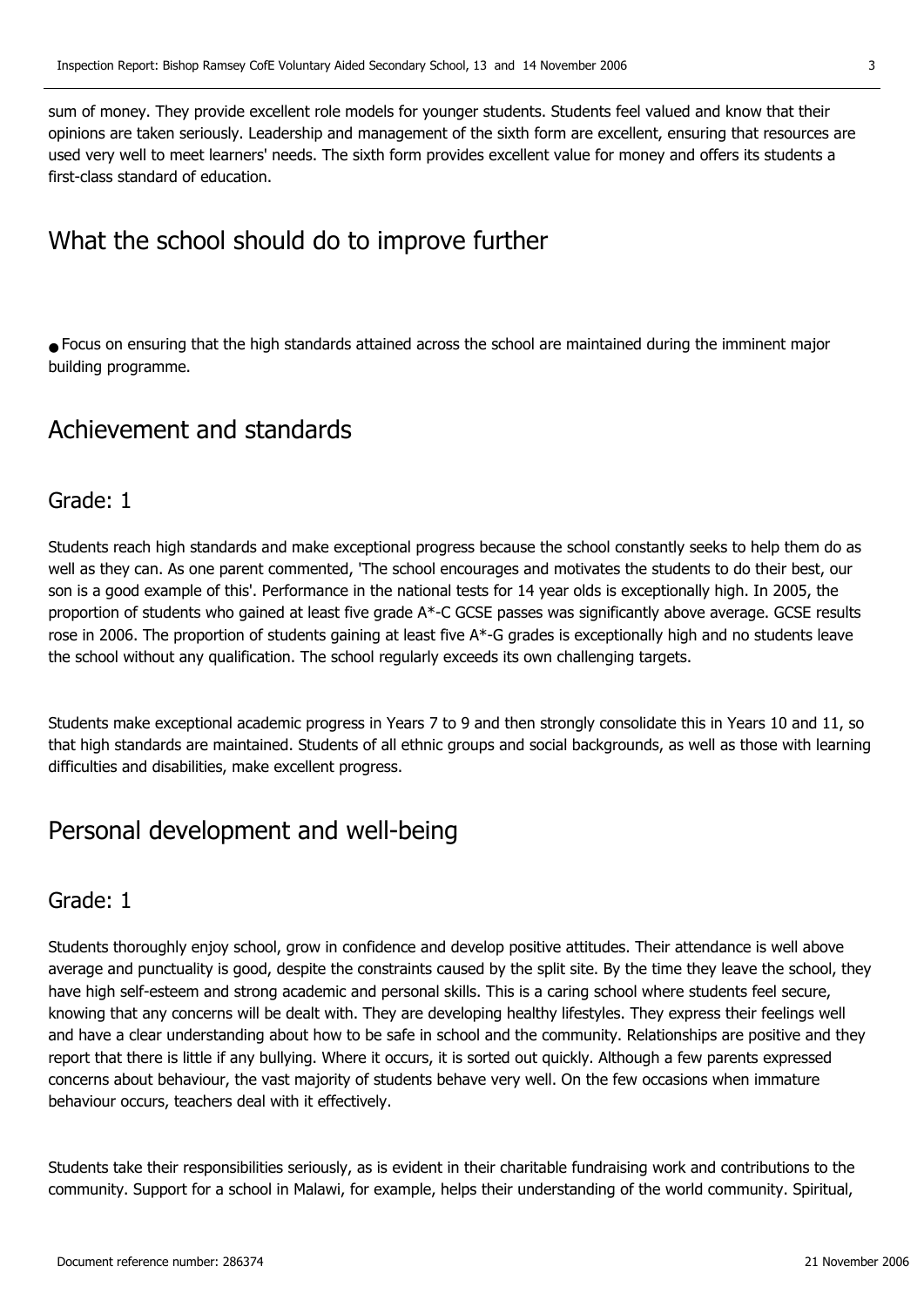moral, social and cultural development is outstanding. As one parent commented, 'My daughter's time at this school was not only an academic journey but a time where her spiritual and emotional needs were well nurtured'. Students respond exceptionally well to the school's strong Christian values. They develop a clear sense of what is right and wrong and show a high degree of respect for others. Assemblies provide very good opportunities for pupils to reflect about life. Cultural awareness is well developed through a wide range of high quality extra-curricular opportunities, including many visits both within the United Kingdom and beyond. Students are very well prepared for life outside school.

## **Quality of provision**

## **Teaching and learning**

#### **Grade: 1**

High quality teaching enables students to make outstanding progress in their studies. The school takes care to ensure that all students are given the best opportunity to achieve. As one parent commented, 'The level of teaching is first-class'. Two students in a German lesson commented, 'German is quite easy and it's fun!' The ethos of the school means that the students are very keen to do well and that they know how to learn. They have very good relationships with their teachers. They show a high level of enjoyment and interest in their work. Teachers show enthusiasm for their subjects and plan their lessons well, with activities that are appropriate and varied. They have very high expectations of the students and set them challenging targets. They ask well-chosen questions to help students deepen their understanding and apply what they have learned to different situations. Most teachers are reflective and constantly strive to raise the achievement of their students.

Assessment is used very effectively so that students have a very clear understanding of how well they are doing and what they need to improve. As one student commented, 'It helps us to exceed our boundaries. It's constructive criticism'.

## **Curriculum and other activities**

#### **Grade: 1**

Despite the constraints of the split site, the curriculum meets the needs, aspirations and capabilities of all groups of students very effectively, and places a strong emphasis on the development of well-rounded individuals. The curriculum is flexible and is adjusted to meet the needs of individual learners. Alongside the wide range of traditional academic courses, the school offers a good number of vocational courses to suit the needs of students in Years 10 and 11. Students are given clear guidance about their choice of courses and there are well developed programmes for the promotion of their personal development. A particular strength of the school is the extra curricular provision. One parent wrote 'The extra curricular activities are fantastic'. This aspect of provision contributes significantly to students' personal development and enjoyment of school life. Very good provision for students with learning difficulties or disabilities ensures their full access to learning. The school's designation as a science college adds a further ingredient to a very rich mix of opportunities.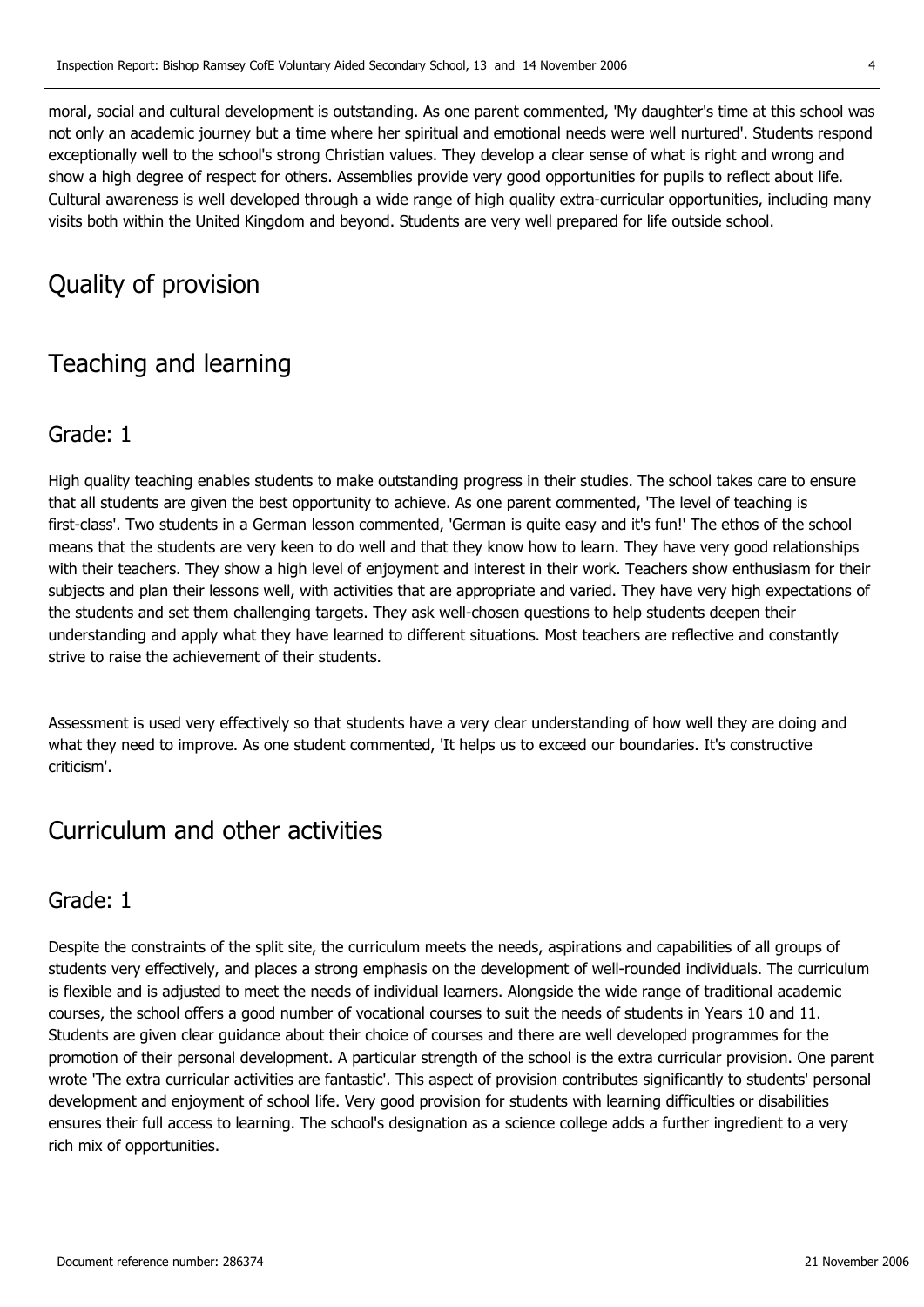## **Care, guidance and support**

#### **Grade: 1**

The care, guidance and support of pupils are outstanding. The school provides an extremely caring and supportive environment where students can flourish as individuals. Students and many parents commented positively on this aspect of the school's work. Bullying is said to be rare and students said that there would be a rapid response should it occur. Arrangements for safeguarding pupils are robust and reviewed on a regular basis. The school's total commitment to students' welfare is illustrated by its strong links with a wide range of external agencies. These are used extremely well to enhance the provision. Careers advice is effective and pupils are equipped to make informed choices about their future education and employment. The school works well with parents and communicates effectively with families. The quality of pastoral care is enhanced by the supportive work of the school chaplain and a counsellor. There are good links with local primary schools so that students settle quickly into Year 7. As one parent commented, 'Our child has a statement, and we are very impressed with the fabulous support we had from Bishop Ramsey in the year before he joined the school'.

School leaders make very good use of data to track the progress of students in different year groups and subjects.

### **Leadership and management**

#### **Grade: 1**

Leadership and management are outstanding. The headteacher's inspirational leadership is highly effective and has had a major impact on the school's Christian ethos. As one parent stated, 'The headteacher sets a very positive example to pupils and staff alike with his professionalism and caring manner'. He knows the school's strengths and weaknesses very well and this is evident in the high quality of the school's self-evaluation. This is comprehensive and rigorous, clearly identifying strengths and weaknesses. He is supported by very able senior managers, whose roles are well matched to school priorities. Initiative is encouraged and rewarded. Teachers with responsibilities within the school show a very high commitment to further improvements. There is a strong feeling of accountability underpinned by the school's performance management system.

Monitoring systems are very effective and senior leaders and subject heads make very good use of performance data to improve standards. The recent and successful drive to raise the standards at GCSE is an example of practice at its best. Governors have a very good grasp of the school's strengths and weaknesses and provide a very effective balance of support and challenge to the school.

The excellent personal development of the students is a result of strong pastoral leadership at all levels. There is a very strong commitment towards valuing every student. Staff, parents and students are rightly proud of this aspect of school life. One parent commented that she felt honoured that her children go to Bishop Ramsey. The opinions of parents and students are always valued and frequently acted upon. The school works very well with a wide range of partners, including the Church and neighbouring schools. Issues relating to the last inspection have been tackled very successfully. There are robust systems in place to ensure efficient management on a day-to-day basis.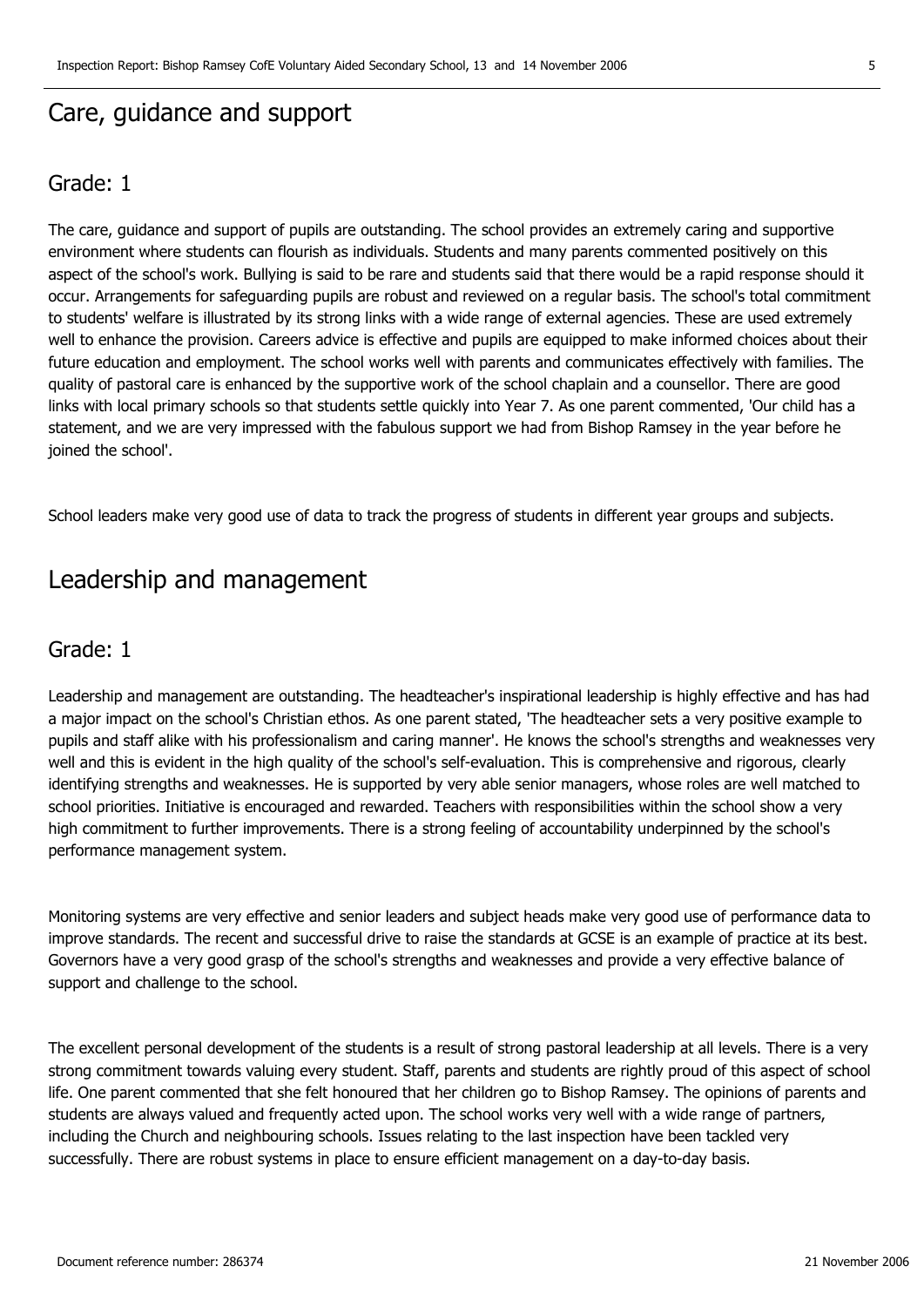**Any complaints about the inspection or the report should be made following the procedures set out in the guidance 'Complaining about inspections', which is available from Ofsted's website: www.ofsted.gov.uk.**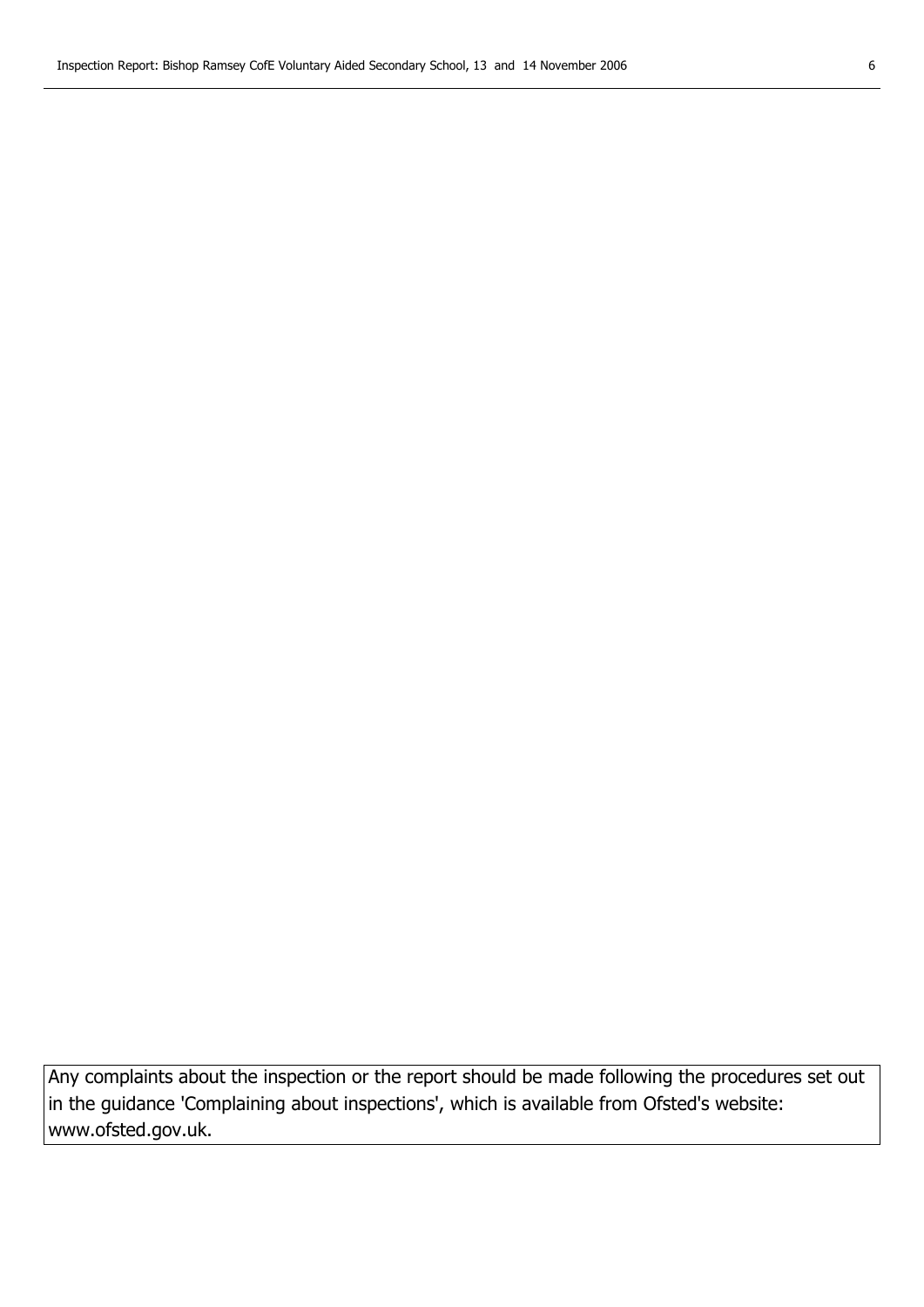**Annex A to the inspection report**

## **Inspection Judgements**

| Key to judgements: grade 1 is outstanding, grade 2 good, grade 3 | School Overall | $16-19$ |
|------------------------------------------------------------------|----------------|---------|
| satisfactory, and grade 4 inadequate                             |                |         |

#### **Overall effectiveness**

| How effective, efficient and inclusive is the provision of<br>education, integrated care and any extended services in |           |     |
|-----------------------------------------------------------------------------------------------------------------------|-----------|-----|
| meeting the needs of learners?                                                                                        |           |     |
| How well does the school work in partnership with others                                                              |           |     |
| to promote learners' well-being?                                                                                      |           |     |
| The quality and standards in the Foundation Stage                                                                     | <b>NA</b> |     |
| The effectiveness of the school's self-evaluation                                                                     |           |     |
| The capacity to make any necessary improvements                                                                       |           |     |
| Effective steps have been taken to promote improvement                                                                | Yes       | Yes |
| since the last inspection                                                                                             |           |     |

#### **Achievement and standards**

| How well do learners achieve?                                                                               |  |
|-------------------------------------------------------------------------------------------------------------|--|
| The standards <sup>1</sup> reached by learners                                                              |  |
| How well learners make progress, taking account of any<br>significant variations between groups of learners |  |
| How well learners with learning difficulties and disabilities $\vert$ ,<br>make progress                    |  |

**<sup>1</sup> Grade 1 - Exceptionally and consistently high; Grade 2 - Generally above average with none significantly below average; Grade 3 - Broadly average to below average; Grade 4 - Exceptionally low.**

**All white boxes must be completed. The grey boxes are used wherever the inspection team has sufficient evidence to come to a secure judgement.**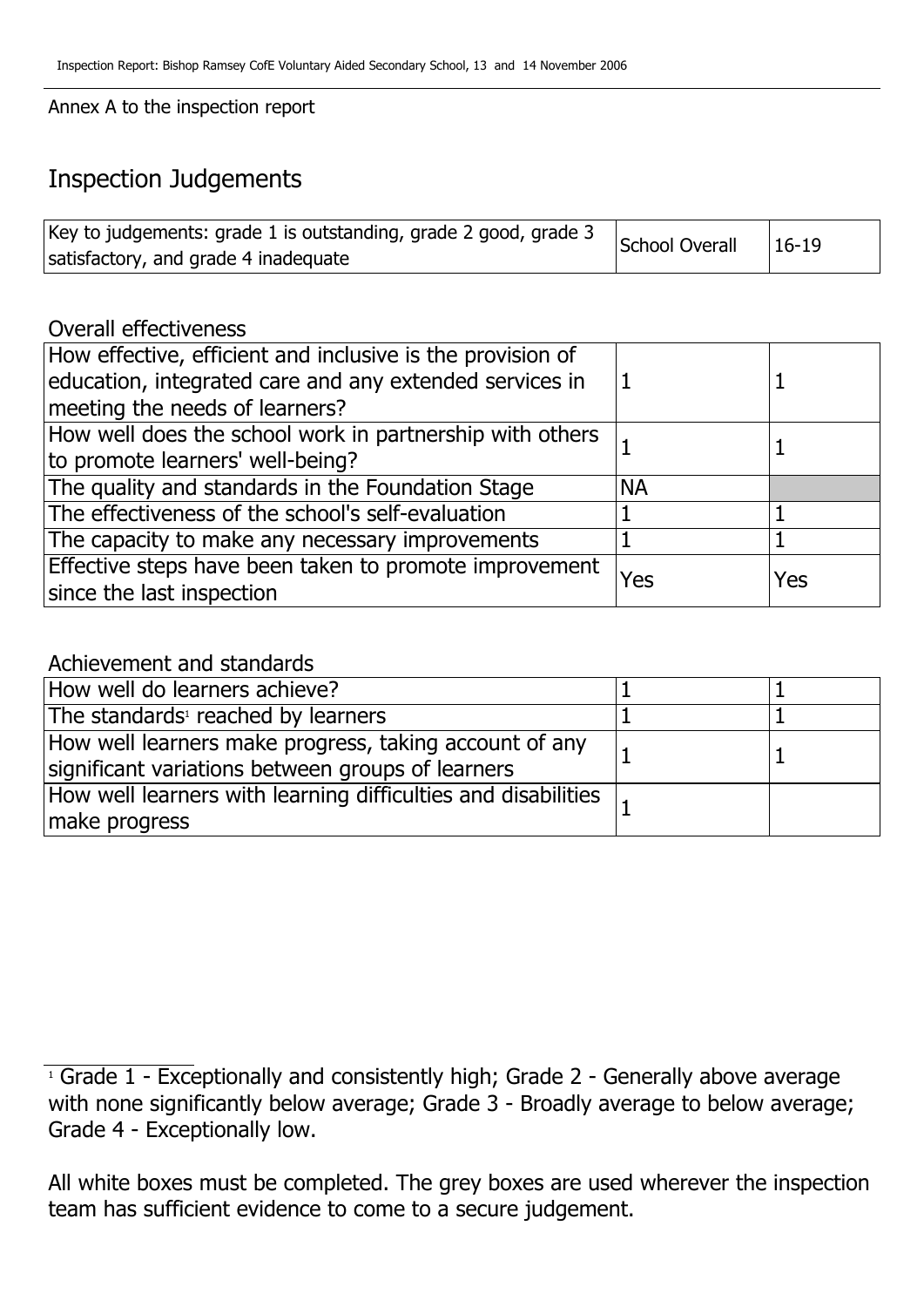#### **Annex A to the inspection report**

| Personal development and well-being                           |  |  |
|---------------------------------------------------------------|--|--|
| How good is the overall personal development and              |  |  |
| well-being of the learners?                                   |  |  |
| The extent of learners' spiritual, moral, social and cultural |  |  |
| development                                                   |  |  |
| The behaviour of learners                                     |  |  |
| The attendance of learners                                    |  |  |
| How well learners enjoy their education                       |  |  |
| The extent to which learners adopt safe practices             |  |  |
| The extent to which learners adopt healthy lifestyles         |  |  |
| The extent to which learners make a positive contribution     |  |  |
| to the community                                              |  |  |
| How well learners develop workplace and other skills that     |  |  |
| will contribute to their future economic well-being           |  |  |

## **The quality of provision**

| How effective are teaching and learning in meeting the<br>full range of learners' needs?             |  |
|------------------------------------------------------------------------------------------------------|--|
| How well do the curriculum and other activities meet the<br>range of needs and interest of learners? |  |
| How well are learners cared for, guided and supported?                                               |  |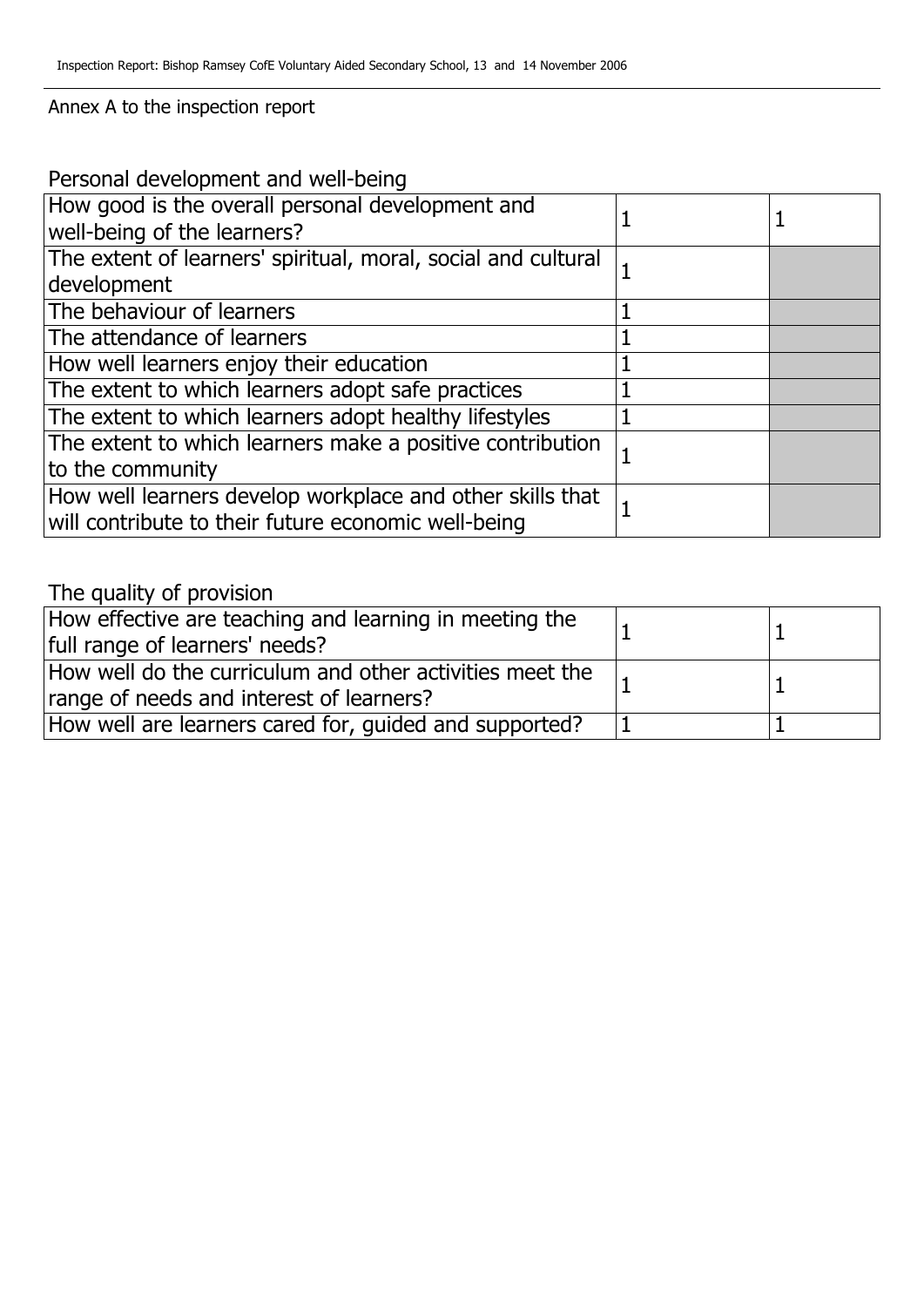**Annex A to the inspection report**

**Leadership and management**

| How effective are leadership and management in raising<br>achievement and supporting all learners? |           |            |
|----------------------------------------------------------------------------------------------------|-----------|------------|
| How effectively leaders and managers at all levels set                                             |           |            |
| clear direction leading to improvement and promote high                                            | 1         |            |
| quality of care and education                                                                      |           |            |
| How effectively performance is monitored, evaluated and                                            |           |            |
| improved to meet challenging targets                                                               |           |            |
| How well equality of opportunity is promoted and                                                   |           |            |
| discrimination tackled so that all learners achieve as well                                        | 1         |            |
| as they can                                                                                        |           |            |
| How effectively and efficiently resources, including staff,                                        |           |            |
| are deployed to achieve value for money                                                            |           |            |
| The extent to which governors and other supervisory                                                |           |            |
| boards discharge their responsibilities                                                            |           |            |
| Do procedures for safeguarding learners meet current                                               | Yes       | <b>Yes</b> |
| government requirements?                                                                           |           |            |
| Does this school require special measures?                                                         | <b>No</b> |            |
| Does this school require a notice to improve?                                                      | <b>No</b> |            |